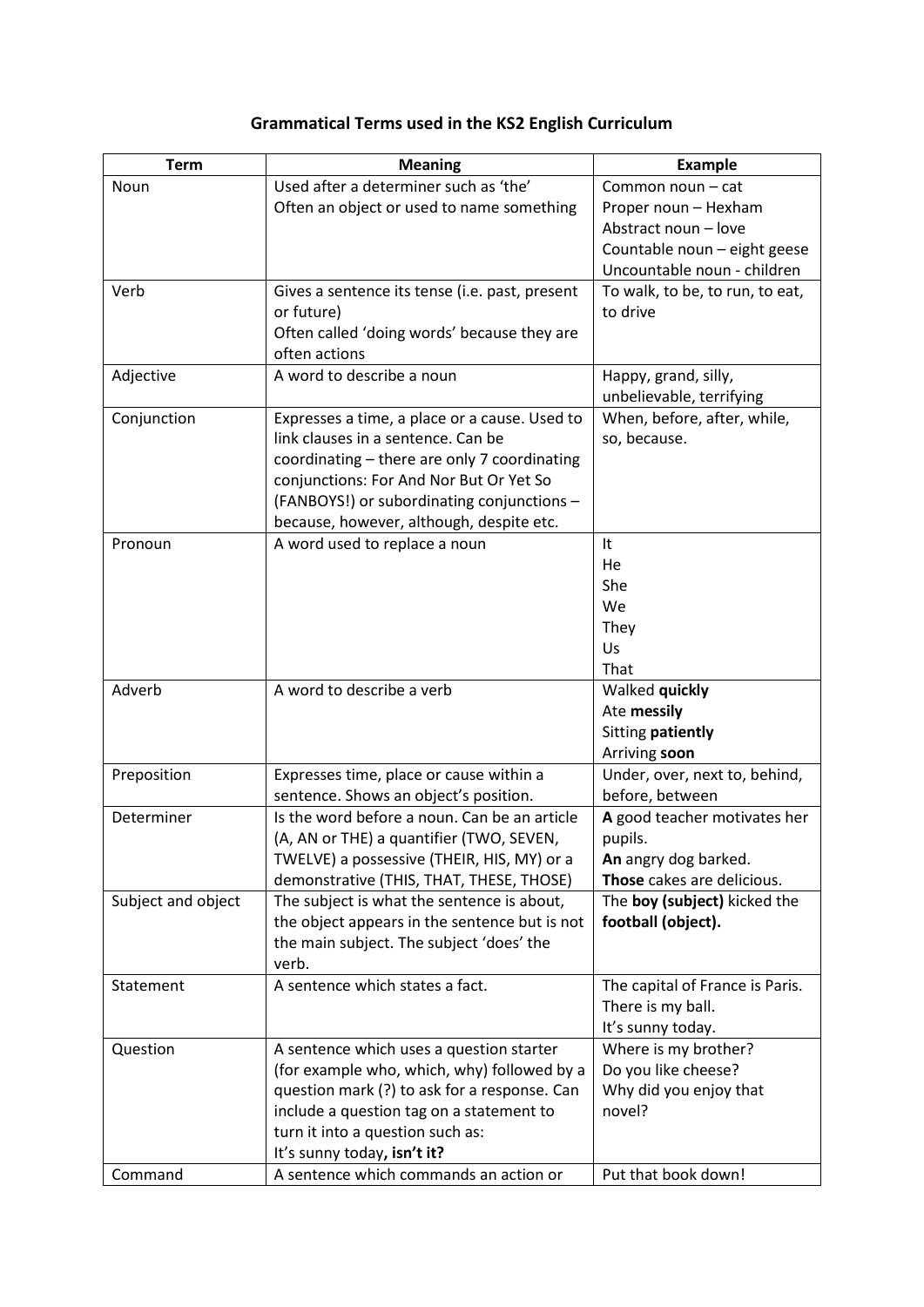|                           | follow up.                                      | Please switch on the radio.    |
|---------------------------|-------------------------------------------------|--------------------------------|
| Exclamation               | A sentence which is often followed by an        | Help!                          |
|                           | exclamation mark (!) because it may be          | <b>BANG!</b>                   |
|                           | surprising, loud or amusing.                    | Ouch!                          |
|                           |                                                 | Look out!                      |
| <b>Relative Clause</b>    | Part of a sentence beginning with a relative    | Mark is my friend who likes    |
|                           | pronoun such as: who, which, where, when,       | pizza.                         |
|                           | whose or that                                   | Oxford Street, which is very   |
|                           |                                                 | busy around Christmas time,    |
|                           |                                                 | is a popular shopping          |
|                           |                                                 | destination.                   |
| Noun phrase               | A collection of words which act as a single     | The boy with the blonde hair   |
|                           | noun.                                           | My purple pen                  |
|                           |                                                 | The old lady across the street |
| Coordinating              | A word to add more information to a simple      | And For<br>So                  |
| Conjunction               | sentence                                        | But Nor                        |
|                           | See conjunction above                           | (FANBOYS!)<br>0r<br>Yet        |
| Subordinating             | A word to add a subordinate clause to a         | When                           |
| Conjunction               | sentence                                        | If                             |
|                           | See conjunction above                           | That                           |
|                           |                                                 | <b>Because</b>                 |
| <b>Subordinate Clause</b> |                                                 |                                |
|                           | A clause adding additional information to a     | Unfortunately we had to        |
|                           | main clause. Can go before or after a main      | come inside in order to        |
|                           | clause.                                         | continue the game, because     |
|                           |                                                 | it was raining.                |
|                           |                                                 | When it's warm again, we       |
|                           |                                                 | can continue outside.          |
| Modal verb                | A verb indicating possibility but not certainty | Would                          |
|                           |                                                 | Should                         |
|                           |                                                 | Could                          |
|                           |                                                 | Ought                          |
|                           |                                                 | Might                          |
|                           |                                                 | May                            |
| Simple past/simple        | Verbs in the past or present tense in its       | I play the piano (simple       |
| present tense             | simplest form referring to an action which      | present)                       |
|                           | happens, or that has happened once.             | I played the piano (simple     |
|                           |                                                 | past)                          |
| Past                      | Verbs referring to actions in progress.         | I am playing the guitar        |
| progressive/present       |                                                 | (present progressive)          |
| progressive               |                                                 |                                |
|                           |                                                 | I was playing the guitar (past |
|                           |                                                 | progressive)                   |
| Subjunctive verb          | A formal tone of speaking or writing often      | If I were to win the lottery.  |
| forms                     | using a modal verb in a sentence to express     | (Instead of 'I was')           |
|                           | possibility or uncertainty. Used in Standard    | He ought to be happy.          |
|                           | English.                                        | (Instead of 'he is')           |
|                           |                                                 | It's important that they be    |
|                           |                                                 | organised. (Instead of 'they   |
|                           |                                                 | are')                          |
| Passive and active        | Sentences written in the active voice begin     | <b>Active voice:</b>           |
| voice                     | with a subject and are commonly used. They      | Mrs Roff ate the chocolate     |